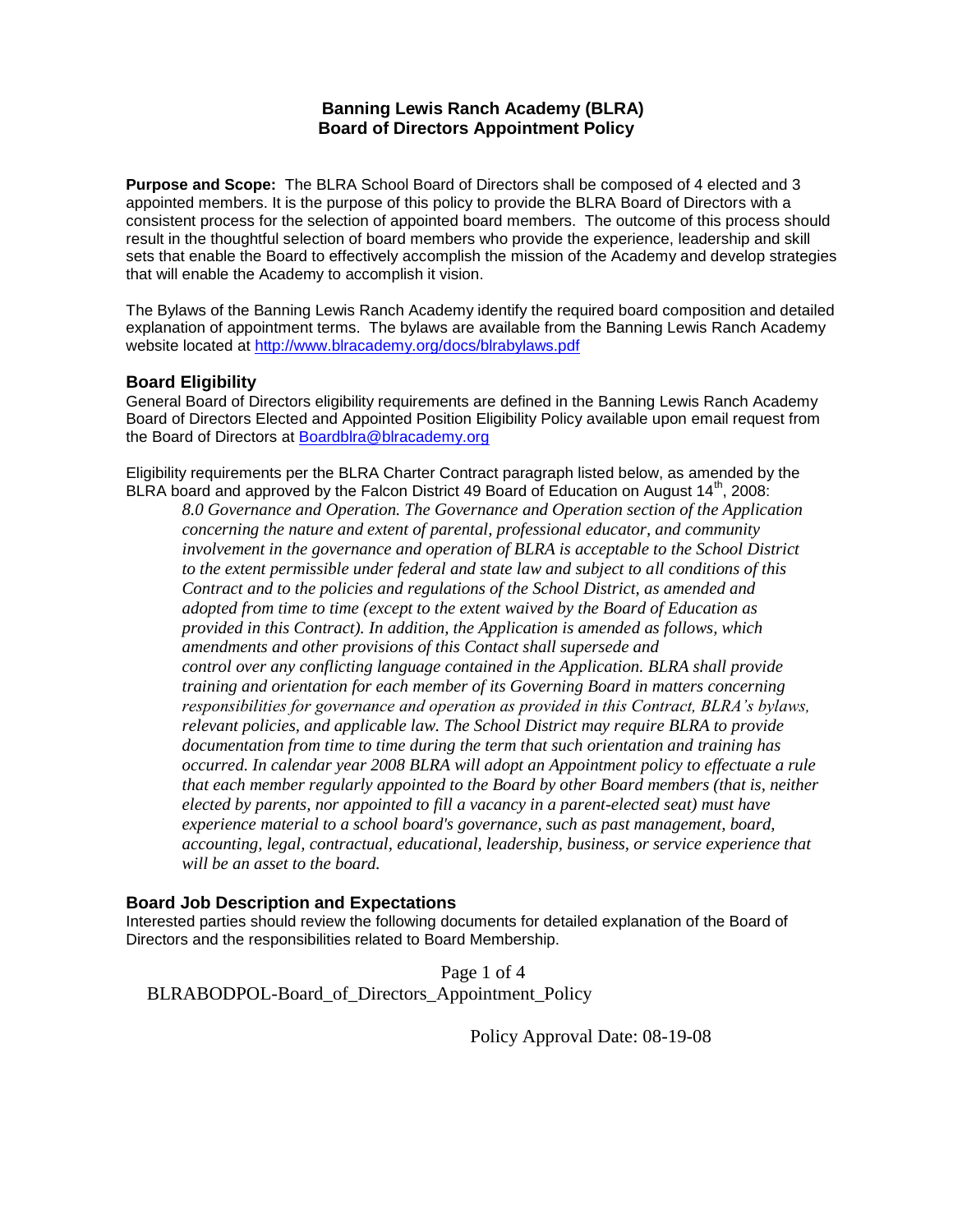- Bylaws of the Banning Lewis Ranch Academy o <http://www.blracademy.org/docs/blrabylaws.pdf>
- Banning Lewis Ranch Academy Board of Directors Code of Conduct o <http://www.blracademy.org/docs/blraboardcodeofconduct.pdf>
- Banning Lewis Ranch Academy Charter School Contract o <http://www.blracademy.org/docs/blracontract.pdf>

# **Board Application Procedure**

A posting officially referred to as the BLRA Board of Directors Application for Appointment Announcement will be placed in the main entry way of the school building and will be distributed by normal means of school communication. The Board may also elect to post the opening on the school web site as well as in local newspaper or flyer publications. The Board of Directors shall have no obligation to notify separately parents who, through no action of the School, lack access to or fail to receive such communications.

The posting will include at a minimum the following information:

- The current number of Board vacancies that will be appointed
- The seat identity and term expiration date of all vacancies
- The appointment application dates
- The dates of the final determinations
- Board of Directors email address
- Application instructions

#### **Application for Appointment to a Board Position**

Candidacy shall be made by self-nomination. Individuals will be considered nominated once the BLRA Board of Directors receives a properly completed, currently approved version, of the Banning Lewis Ranch Academy Board of Directors Form titled "Banning Lewis Ranch Academy (BLRA) Board of Directors Application for Election Candidacy or Appointment". Signed form must be received by 4:00 p.m. on the closing date designated in the BLRA Board of Directors Application for Appointment Announcement.

Applications must be received during the posted application period. Applications submitted for prior election or appointment cycles are not considered valid and the candidate will not be considered for appointment.

Early or late applications will not be accepted or considered under any circumstances.

Prior to submitting the application, all applicants shall have read the Banning Lewis Ranch Academy Bylaws and the Banning Lewis Ranch Academy Charter School Contract. All applicants must be prepared to sign the Banning Lewis Ranch Academy Board Member Code of Conduct agreement if they are appointed.

Candidates shall submit their application form to:

Page 1 of 4 BLRABODPOL-Board of Directors Appointment Policy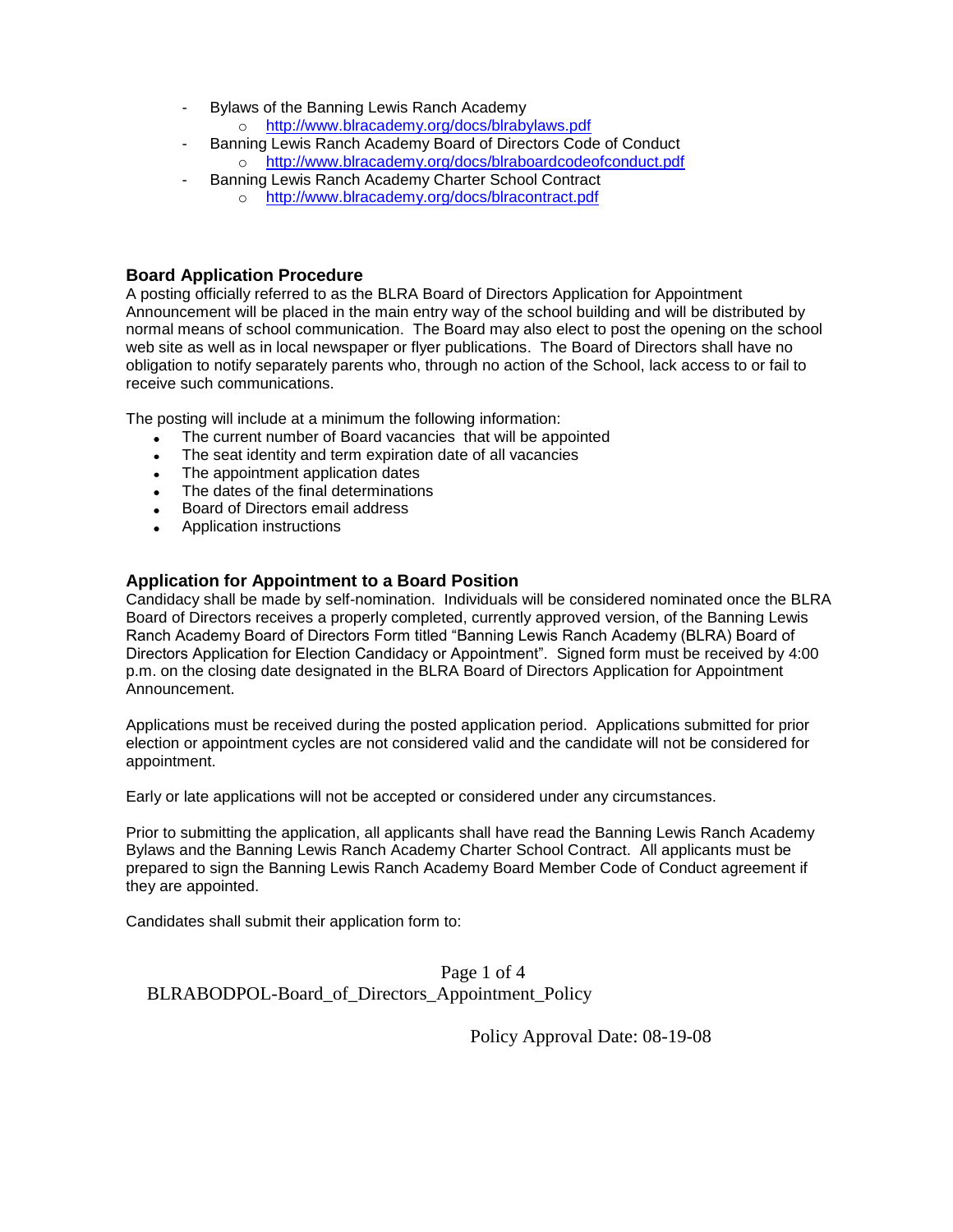Banning Lewis Ranch Academy Attn: Board of Directors, Board Candidacy Application 7094 Cottonwood Tree Drive Colorado Springs, CO 80927

A soft copy of the application must also be emailed to the Board of Directors email address <Boardblra@blracademy.org>Subject line must include candidates first and last name along with the statement "Attn: Board of Directors, Board Candidacy Application"

Applications are not considered properly completed or received until both the hardcopy and softcopy of the application have been received.

Candidates may pick up the application form from the BLRA front office during normal business hours or by emailing the Board of Directors email address Boardblra@blracademy.org. Subject line must include candidates first and last name along with the statement "Attn: Board of Directors, Request for Board Candidacy Application". Due to delays in the email system email requests for applications will only be accepted during the posted application request period.

The Board of Directors will provide a response within five business days, but not later than twenty-four hours beyond the close of the posted email application request period, with links or attachments for the following:

- Banning Lewis Ranch Academy (BLRA) Board of Directors Application for Election Candidacy or Appointment form
- Banning Lewis Ranch Academy Bylaws
- Banning Lewis Ranch Academy Board of Directors Code of Conduct
- Banning Lewis Ranch Charter School Contract
- Banning Lewis Ranch Board of Directors Elected and Appointed Position Eligibility Policy

Campaigning targeted at any member of the school community including BOD, Staff, Students or Students Families is strictly forbidden and will result in the offending applicant being removed from consideration for the current and all future BOD positions appointed or elected.

A background investigation will be performed on all final applicants. Refusal to submit to or successfully complete the background investigation will result in disqualification from appointment consideration.

The information included in the application Section 1 will be published to the parents/guardians of children enrolled at BLRA. This is how successful applicants will be introduced to the school community.

Failure to comply with any of these provisions will result in disqualification from appointment consideration for current open BOD positions and at the sole discretion of the BOD may result in a permanent disqualification from BOD membership.

#### **Appointment Selection Process**

Once the application period has closed the Board will review all applications received. The Board may elected to eliminate applicants from consideration based on the application review or may continue with the interview process.

Page 1 of 4 BLRABODPOL-Board of Directors Appointment Policy